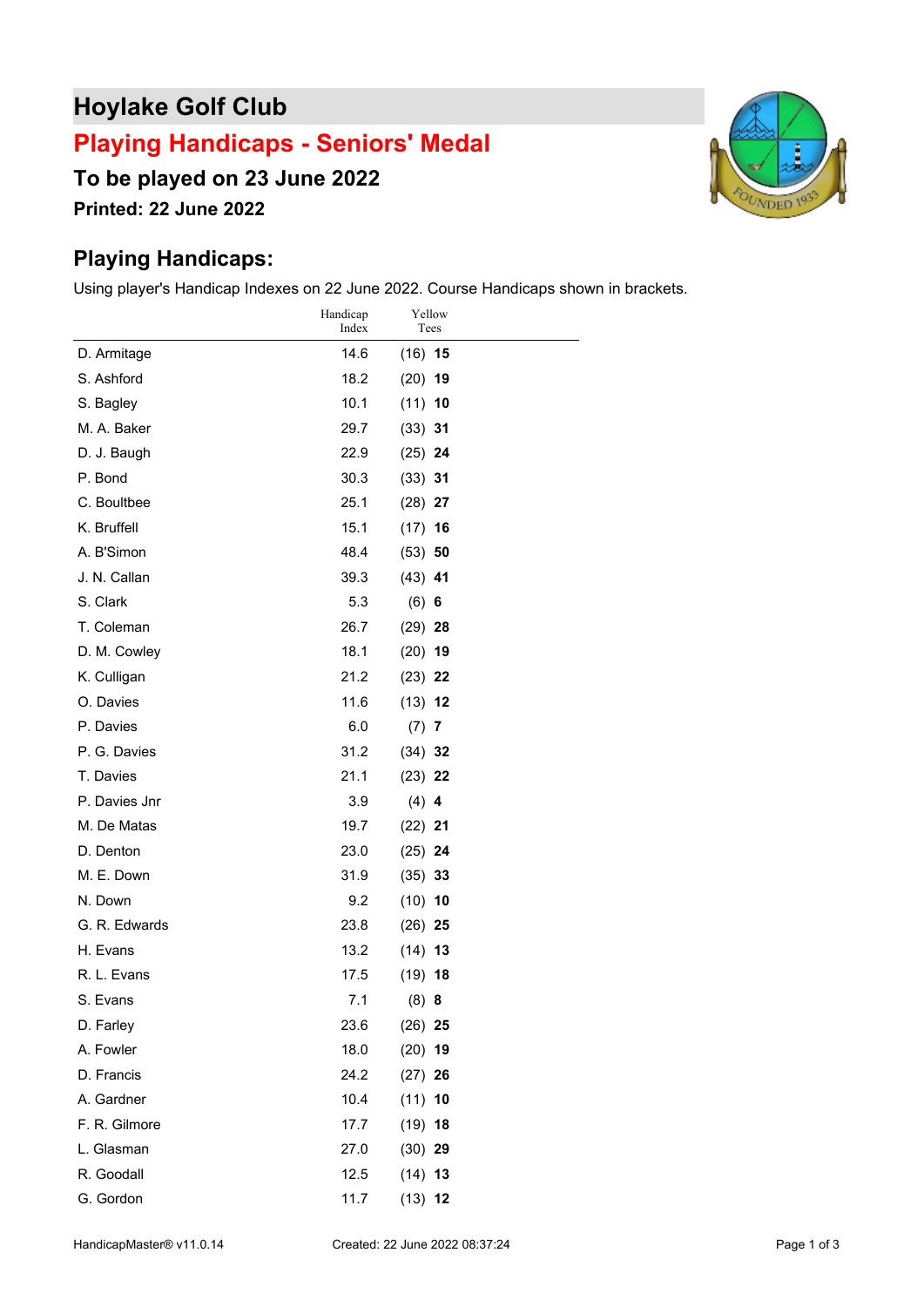Playing Handicaps - Seniors' Medal

|                      | Handicap<br>Index | Yellow<br>Tees |  |
|----------------------|-------------------|----------------|--|
| G. W. Greene         | 25.6              | $(28)$ 27      |  |
| A. Greenland         | 5.1               | (6) 6          |  |
| J. Griffin           | 9.4               | $(10)$ 10      |  |
| D. Grime             | 30.6              | $(34)$ 32      |  |
| R. Hancock           | 19.1              | $(21)$ 20      |  |
| G. M. Handley        | 10.5              | $(12)$ 11      |  |
| K. Hanrahan          | 16.6              | $(18)$ 17      |  |
| T. Hawkins           | 23.0              | $(25)$ 24      |  |
| J. S. Hay            | 38.6              | $(42)$ 40      |  |
| K. Hayhurst          | 29.6              | $(32)$ 30      |  |
| G. Hicks             | 30.3              | $(33)$ 31      |  |
| M. Higgins           | 15.2              | $(17)$ 16      |  |
| T. A. Hughes         | 22.7              | $(25)$ 24      |  |
| J. Humphreys         | 24.2              | $(27)$ 26      |  |
| <b>Bill Incontro</b> | 11.6              | $(13)$ 12      |  |
| S. Jenkinson         | 13.5              | $(15)$ 14      |  |
| D. Jerome            | 29.0              | $(32)$ 30      |  |
| M. Jones             | 15.4              | $(17)$ 16      |  |
| Mtn. Jones           | 25.0              | $(27)$ 26      |  |
| A. G. Kearney        | 15.5              | $(17)$ 16      |  |
| L. Kelley            | 16.6              | $(18)$ 17      |  |
| P. Kelly             | 10.9              | (12)<br>11     |  |
| T. Kerkhofs          | 17.5              | $(19)$ 18      |  |
| A. Kirkham           | 7.9               | $(9)$ 9        |  |
| R. Koreman           | 29.2              | $(32)$ 30      |  |
| J. Lally             | 19.5              | $(21)$ 20      |  |
| R. Lally             | 13.6              | $(15)$ 14      |  |
| H. Large             | 15.2              | $(17)$ 16      |  |
| J. Lau               | 14.8              | $(16)$ 15      |  |
| J. Lawrence          | 19.7              | $(22)$ 21      |  |
| C. Lloyd             | 10.7              | $(12)$ 11      |  |
| D. Lloyd             | 26.9              | $(30)$ 29      |  |
| R. Lowe              | 33.0              | $(36)$ 34      |  |
| P. Martin            | 23.9              | $(26)$ 25      |  |
| M. McCabe            | 14.2              | $(16)$ 15      |  |
| P. McDougall         | 10.8              | $(12)$ 11      |  |
| T. A. McNamara       | 15.7              | $(17)$ 16      |  |
| A. Mee               | 17.9              | $(20)$ 19      |  |
| P. Mobbs             | 11.6              | $(13)$ 12      |  |
| R. J. Murray         | 5.2               | (6) 6          |  |
| S. Murray            | 10.7              | $(12)$ 11      |  |
| J. Nolan             | 16.8              | $(18)$ 17      |  |
| K. O'Neill           | 37.2              | $(41)$ 39      |  |